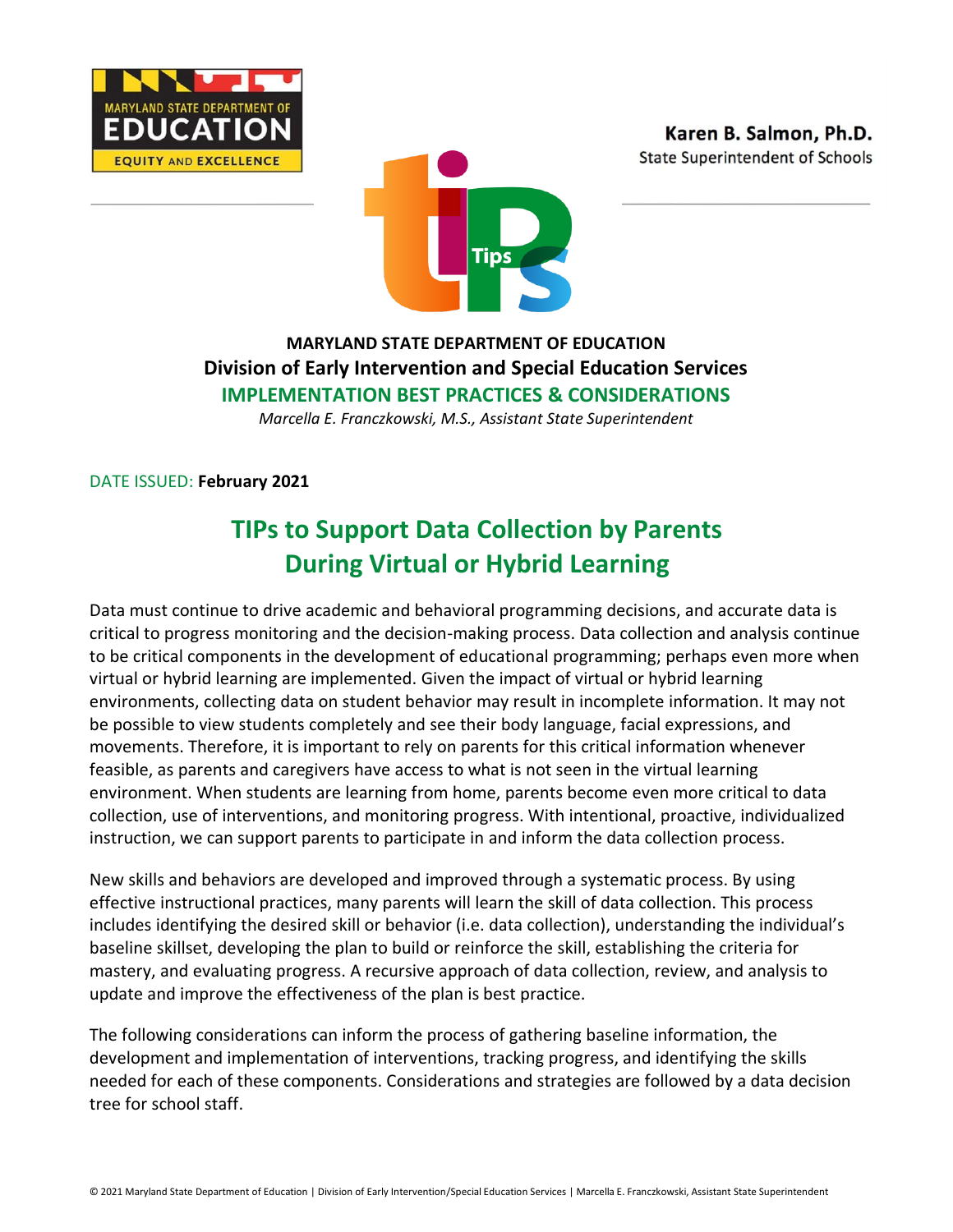## **To identify the baseline skill set of parents, consider the following questions:**

- Does the parent understand why the data are being collected?
	- Is it to inform the development or an amendment of an Individualized Education Program (IEP)?
	- Is it for the development or update of a Functional Behavioral Assessment (FBA)?
	- Is it for the development or update of a Behavior Intervention Plan (BIP)?
	- Is it to track progress?
- Does the parent understand what behavior they are collecting data on?
	- Does the parent understand the operational definition of the behavior?
	- Does the parent understand what is included in the definition of the behavior (and what is not included)?
- Has the parent previously collected data in the home or in the community?
	- Has the parent received prior training or coaching?
	- If the parent has collected data, what types of data were collected?
- Does the parent have the time to commit to daily data collection?
	- If daily data collection, will data be collected throughout the day, or at specified time periods during the day?
	- What type(s) of data collection will be utilized?
	- How will the parent be trained, coached, and supported to collect the data?
- Does the parent have the time to commit to periodic data collection?
	- If periodic data collection, when will data be collected?
	- What type(s) of data collection will be utilized?
	- How will the parent be trained, coached, and supported to collect the data?
- How will the data be collected?
	- Can forms be shared with the parent?
	- Are electronic or hard copy forms best for the parent?
- How will the data collection be monitored?
	- How often will someone check in with the parent (daily, weekly, etc.) regarding the status of data collection?
	- Who will check in and provide coaching to the parent?
- How will the data collected be transferred to the school team?
	- Will school staff go to the home on a scheduled basis to collect data?
	- Will data be returned to the school electronically?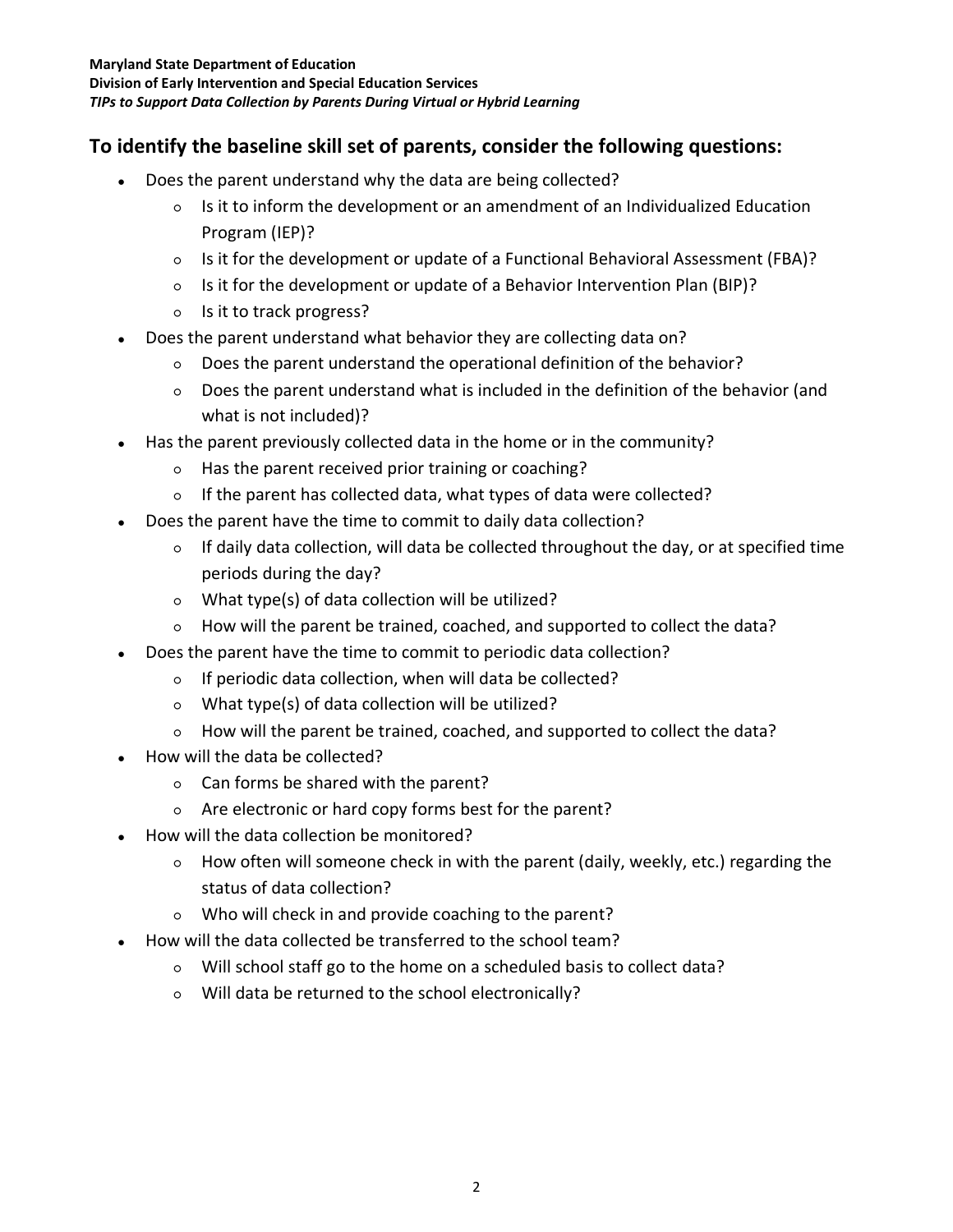#### **Maryland State Department of Education Division of Early Intervention and Special Education Services** *TIPs to Support Data Collection by Parents During Virtual or Hybrid Learning*

| <b>Skill Area</b>                                                               | <b>Strategies</b>                                                                                                                                                                                                                                                                                                                                                                                                                                                                                                                                                                                                                                                   |
|---------------------------------------------------------------------------------|---------------------------------------------------------------------------------------------------------------------------------------------------------------------------------------------------------------------------------------------------------------------------------------------------------------------------------------------------------------------------------------------------------------------------------------------------------------------------------------------------------------------------------------------------------------------------------------------------------------------------------------------------------------------|
| Preparation<br>strategies                                                       | Operationally define the behaviors or goals that require data collection<br>$\bullet$<br>Ensure the behavior or goal definition is specific, observable, and<br>measurable                                                                                                                                                                                                                                                                                                                                                                                                                                                                                          |
| Data collection<br>equipment                                                    | Include parent in decision-making regarding whether data collection will be<br>$\bullet$<br>with paper or electronic forms<br>As appropriate, provide paper copies via mail or arrange for regular drop<br>$\bullet$<br>off of forms to parent home<br>Talk with parents to ensure they have the tools necessary to perform data<br>collection<br><b>Data Collection Method Resources:</b><br><b>Behavior Tools - EdProDevelopment</b><br><b>PBIS World Data Tracking</b>                                                                                                                                                                                           |
|                                                                                 | <b>Data Collection: Behavior</b><br><b>PBS Tier-3 Monitoring</b><br><b>Special Education Data Collection</b><br><b>FBA Data Resources</b>                                                                                                                                                                                                                                                                                                                                                                                                                                                                                                                           |
| Type of data<br>collection                                                      | • Consider whether a count of each instance of the behavior or the specific<br>amount of time a behavior occurs is necessary (continuous data collection)<br>Consider whether only a measure of a sample of the behavior is sufficient<br>$\bullet$<br>(discontinuous data collection)<br>Utilize Data Decision Tree (see Figure 1) to make data collection<br>determinations                                                                                                                                                                                                                                                                                       |
| Proactive<br>strategies to teach<br>and encourage<br>parents to collect<br>data | Explain the rationale for data collection $-$ used for programming decisions<br>(both instructional and behavioral)<br>Model how data is to be collected; have parents observe a school staff<br>$\bullet$<br>(such as a paraprofessional) collect data on the student<br>Set up scenarios to role-play and rehearse data collection<br>$\bullet$<br>Offer parents videos of data collection techniques<br>Have parents practice data collection to learn what to include and what not<br>to include<br>During practice sessions, provide coaching and feedback to parents so they<br>$\bullet$<br>can become comfortable with data collection forms and procedures |
| Response<br>strategies to assist<br>parents with data<br>collection             | Have parent and staff (such as a paraprofessional) collect data for the same<br>time-frame on a student and compare the data to see if it matches<br>Review parent's data collection on a student and offer feedback<br>$\bullet$<br>After training, offer check-in sessions to determine if parent and staff data<br>$\bullet$<br>collection continues to match for the same time-frame                                                                                                                                                                                                                                                                            |
| Environmental<br>modifications                                                  | Ensure data collection takes place in a quiet area of the home, as possible,<br>$\bullet$<br>so parent is able to focus on observing the student<br>Determine with parent where the best placement is for them to view the<br>$\bullet$<br>student for data collection                                                                                                                                                                                                                                                                                                                                                                                              |